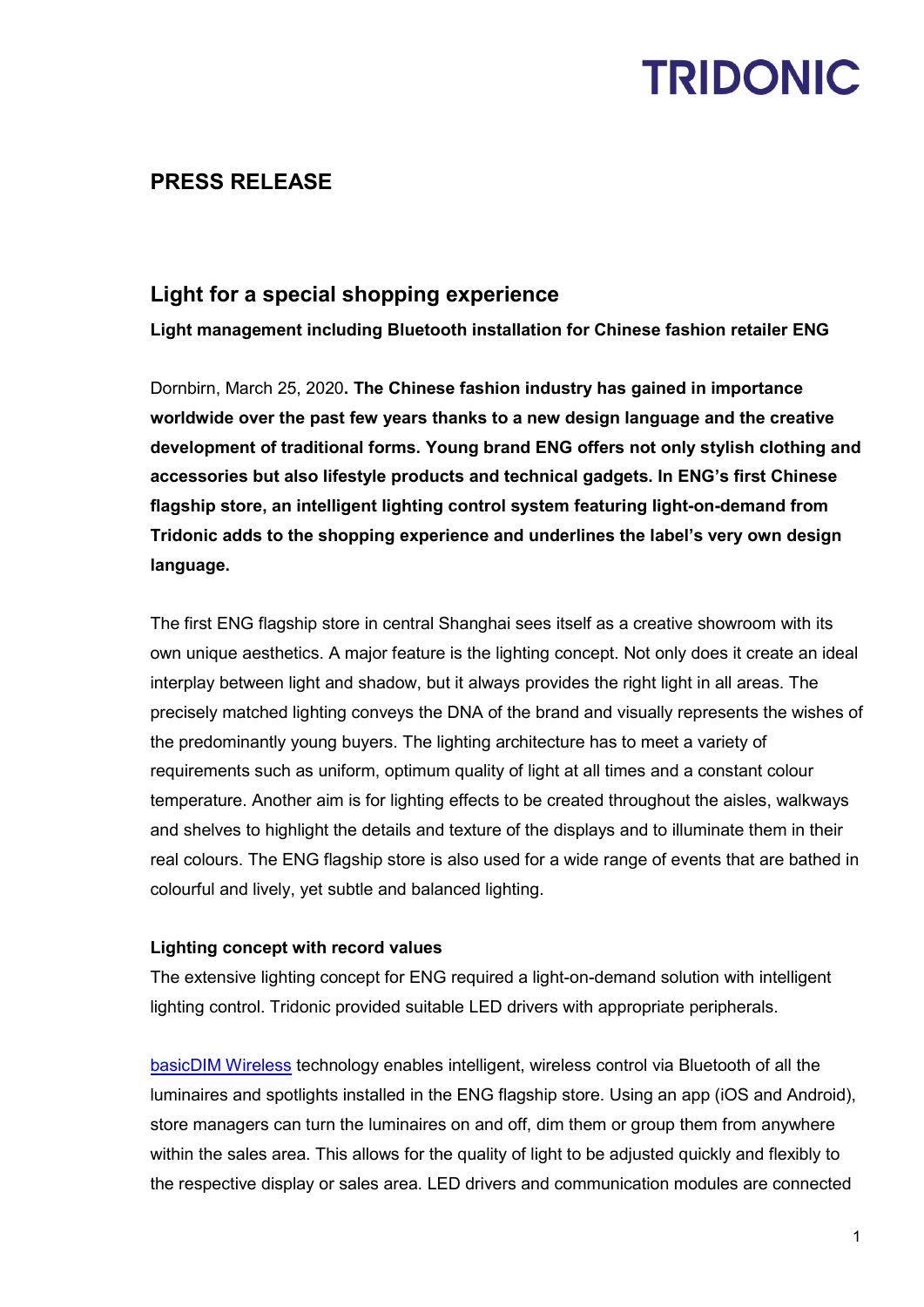## **TRIDONIC**

in five mesh networks. These networks can be operated completely without an additional gateway thanks to wireless technology.

Calibration by the drivers and LED modules ensures high white light quality from 2,700 to 6,500 K – at constant luminous flux in all colour temperatures and perfect colour consistency between systems and luminaires. The built-in [DT8 PRE drivers](https://www.tridonic.com/com/de/news-2018-treiber-dt8-tunable-white.asp) offer outstanding dimming between 1 and 100 percent thanks to DALI (Digital Addressable Lighting Interface).

#### **Dynamic lighting concept enhances shopping experience**

ENG's flagship store welcomes its customers with basic lighting that provides a soft shimmering background for the merchandise displays. Tunable White gives the impression of natural light discreetly blending in with the room architecture. This landscape is broken up by spotlights and downlights precisely where the customer's focus needs to be directed – to interior details or specific merchandise. At the same time, the ceiling lighting always remains in the background while walls and doors stand out from their surroundings. Thanks to the lighting installation, customers can experience the store in new ways again and again. Almost imperceptibly, it conveys ENG's fashion trends and design language, creating a unique shopping experience.

The installation of Tridonic's wireless light management system allows ENG to use light in in new ways in its store. The fashion brand now benefits from a stronger presence for its design language, which is presented in a modern and innovative way within a charming interplay between light and shadow.

**Press contact** Markus Rademacher Tridonic GmbH & Co KG Phone: +43 5572 395 – 45236 [markus.rademacher@tridonic.com](mailto:markus.rademacher@tridonic.com)

#### **About Tridonic**

Tridonic is a world-leading supplier of lighting technology, supporting its customers with intelligent hardware and software and offering the highest level of quality, reliability and energy savings. As a global driver of innovation in the field of lighting-based network technology, Tridonic develops scalable, future-oriented solutions that enable new business models for lighting manufacturers, building managers, systems integrators, planners and many other types of customer.